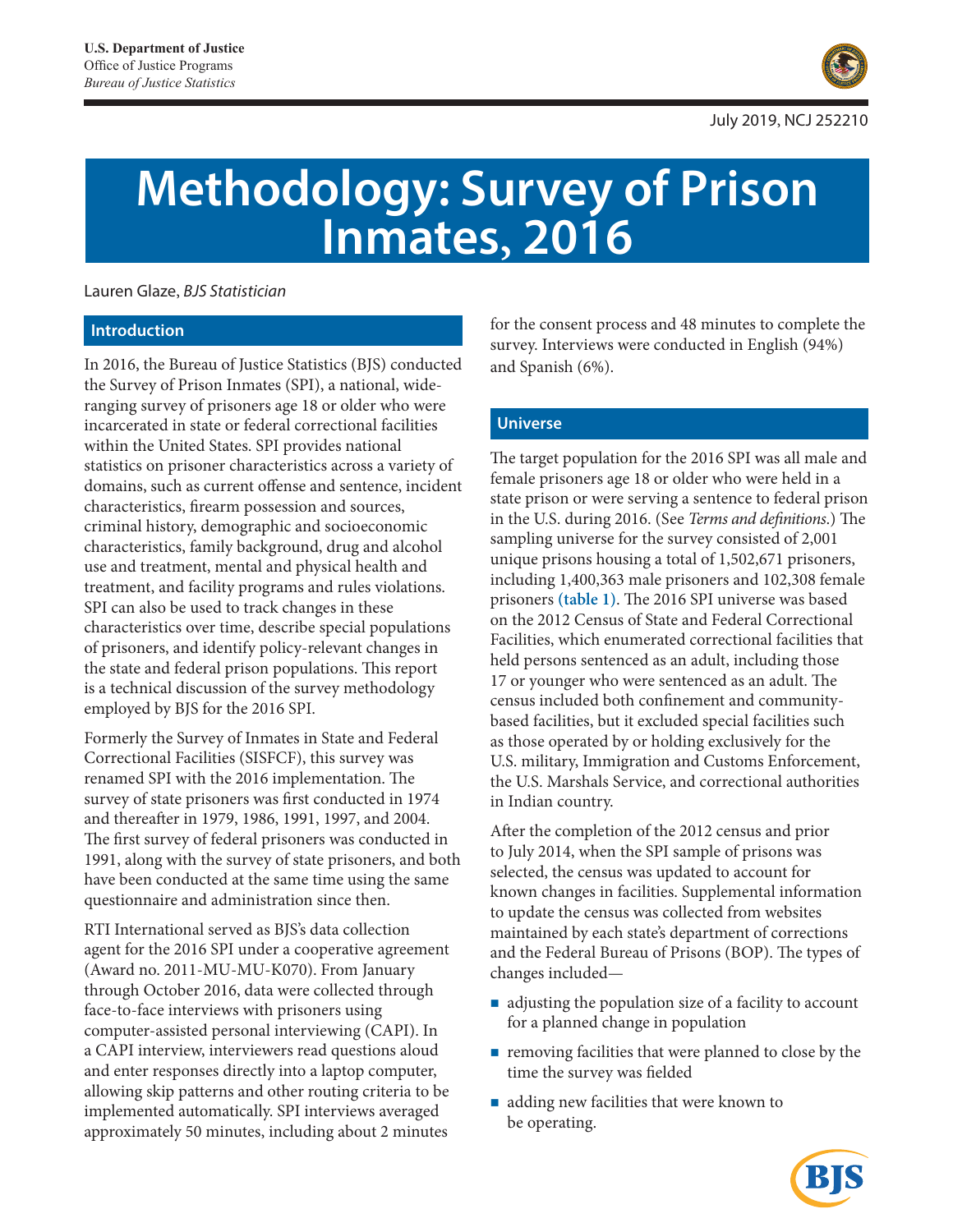# **Table 1**

#### **Number of facilities and prisoners in the universe and sample for the Survey of Prison Inmates, by stratum, 2016**

|                                                                     |           | Stratum      |                |         |                     |         |  |  |
|---------------------------------------------------------------------|-----------|--------------|----------------|---------|---------------------|---------|--|--|
|                                                                     | Total     | <b>Texas</b> | California     | Florida | All other 47 states | Federal |  |  |
| SPI universe                                                        |           |              |                |         |                     |         |  |  |
| Facilities <sup>a</sup>                                             |           |              |                |         |                     |         |  |  |
| Male                                                                | 1,791     | 140          | 76             | 137     | 1,263               | 175     |  |  |
| Female                                                              | 467       | 39           | 14             | 25      | 368                 | 21      |  |  |
| Prisoners                                                           |           |              |                |         |                     |         |  |  |
| Male                                                                | 1,400,363 | 146,420      | 122,529        | 94,138  | 857,498             | 179,778 |  |  |
| Female                                                              | 102,308   | 12,616       | 6,880          | 7,021   | 64,202              | 11,589  |  |  |
| SPI sample                                                          |           |              |                |         |                     |         |  |  |
| Stage 1 selection of facilities<br>Facilities selected <sup>b</sup> |           |              |                |         |                     |         |  |  |
| Male                                                                | 351       | 30           | 20             | 19      | 233                 | 49      |  |  |
| Female                                                              | 114       | 4            | 3              | 3       | 92                  | 12      |  |  |
| Facilities fielded <sup>c</sup>                                     |           |              |                |         |                     |         |  |  |
| Male                                                                | 285       | 30           | 20             | 19      | 167                 | 49      |  |  |
| Female                                                              | 100       | 4            | 3              | 3       | 78                  | 12      |  |  |
| Facilities that participated <sup>C</sup>                           |           |              |                |         |                     |         |  |  |
| Male                                                                | 273       | 29           | 20             | 18      | 160                 | 46      |  |  |
| Female                                                              | 91        | 4            | $\overline{2}$ | 3       | 70                  | 12      |  |  |
| Stage 2 selection of prisoners<br>Prisoners selected                |           |              |                |         |                     |         |  |  |
| Male                                                                | 28,278    | 2,707        | 2,023          | 2,969   | 15,249              | 5,330   |  |  |
| Female                                                              | 8,780     | 368          | 184            | 433     | 6,415               | 1,380   |  |  |
| Prisoners interviewed                                               |           |              |                |         |                     |         |  |  |
| Male                                                                | 18,546    | 1,924        | 1,227          | 1,142   | 10,535              | 3,722   |  |  |
| Female                                                              | 6,302     | 253          | 119            | 126     | 4,738               | 1,062   |  |  |

 $a$ Consists of 2,001 unique facilities, including 257 co-ed facilities. Co-ed facilities are included in both male and female rows.<br>b"Total" and "All other 47 states" include five co-ed facilities in which both male and f rows include these facilities.

C"Total" and "All other 47 states" include four co-ed facilities in which both male and female portions of the facility were selected. Both male and female rows include these facilities.

Source: Bureau of Justice Statistics, Survey of Prison Inmates (SPI), 2016; and Census of State and Federal Correctional Facilities, 2012.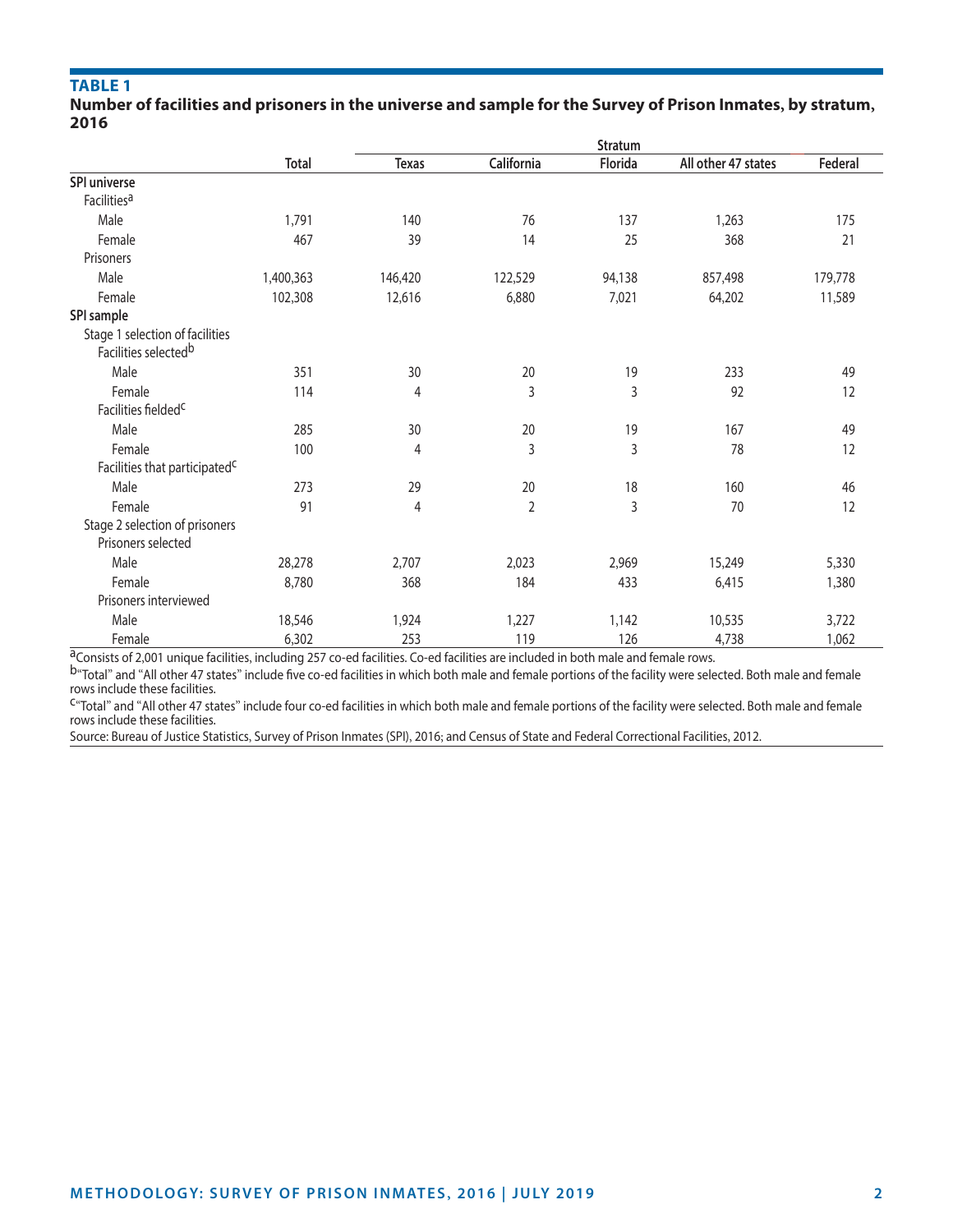# **Sample design and selection**

#### **Sample design**

The 2016 SPI sample was a stratified two-stage design in which state and federal prisons were selected in the first stage and prisoners within sampled facilities were selected in the second stage. The sampling population for SPI consisted of two frames:

- facilities that housed male prisoners
- facilities that housed female prisoners.

Facilities that housed a combination of male and female prisoners were listed on both frames. Within each frame, facilities were stratified based on jurisdiction (state or federal) and states housing 100,000 or more prisoners as of December 31, 2013, which included Texas, California, and Florida.<sup>1</sup> Facilities located in the other 47 states were placed in their own stratum. The SPI sample was designed for states housing 100,000 or more prisoners as of December 31, 2013, to be self-representing, which meant the sample of prisoners selected was large enough to be representative of the state's prison population and could be used to produce state-level estimates.2

#### **Selection of prisons**

The 2016 SPI was designed to collect data from at least 350 participating facilities.<sup>3</sup> An initial sample of 465 facilities—a 415-facility main sample and a 50-facility reserve sample—was selected for the survey. The main sample of 415 facilities assumed an 85% response rate and included—

■ an initial main sample (random replicate) of 355 facilities at the start of the collection, given some uncertainty about the expected first-stage response rate. This included a 10-facility set-aside from oversampling federal prisons to ensure precision goals for federal estimates.

<sup>1</sup>Based on population counts collected through the 2013 National Prisoner Statistics Program, which were the most recent population counts available at the time. See *Prisoners in 2013* (NCJ 247282, BJS web, September 2014).

 an additional sample (random replicate) of 60 facilities with a random subsample of 30 facilities selected after data collection began. This subsample, which was based on projected refusal and ineligibility rates calculated during the first half of data collection, ensured that the target number of facilities and interviews would be obtained.

Because of uncertainty about the first-stage response rate prior to the start of data collection, the main sample was separated into three unequal replicates (initial replicate of 355 facilities plus two subsample replicates of 30 facilities each). This design was implemented to ensure the SPI goals of sample size and precision would be achieved, while containing costs. Due to a first-stage response rate that was higher than originally assumed, it was not necessary to conduct interviews in the third replicate (remaining random subsample of 30 facilities), leaving a total of 385 prisons where interviews were expected to be conducted.

The 50-facility reserve sample included state prisons where interviews would be conducted only if the first-stage response rate dropped below 85%.4 However, the response rate did not fall below 85%, so the reserve sample of facilities was not used.

Prior to selection, the sample of prisons was allocated across five strata per frame in a multi-step process. (See table 1.) First, a size measure was developed for each facility. Given the frame, the base size measure of each facility was the number of male or female prisoners housed in the facility. The facility-size measure was increased by a factor of 3.5 for female state facilities and 2.4 for female federal facilities to ensure that enough females were sampled to generate reliable national estimates for this subpopulation.<sup>5</sup> The facility size measure was further increased by a factor of three for facilities whose primary function was to provide mental health services, to ensure this subpopulation of prisoners was represented in national estimates. Second, the sample was allocated across the two frames proportionally, based on the sum of the facility-size measures. Third, within each frame, the sample of prisons was allocated across strata proportionally, based on the total size measure within each stratum. Among the self-representing state

<sup>2</sup>While the SPI sample was designed for states housing 100,000 or more prisoners to be self-representing (i.e., Texas, California, and Florida), during the SPI data collection this was not possible for Florida because access to prisoners in restrictive housing was not permitted. See *Weighting and non-response adjustments.*

<sup>&</sup>lt;sup>3</sup>The facility (and prisoner) sample size was based on analysis (i.e., power analysis) that determined the sample size required to produce the same precision or better as was obtained in the 2004 Survey of Inmates in State and Federal Correctional Facilities, or a relative standard error of 10% or less.

<sup>&</sup>lt;sup>4</sup>This reserve sample excluded state prisons in the three selfrepresenting states to avoid additional burden given the sizes of the main samples in these states. They were also excluded based on the assumption that participation in the survey would be decided at the state level rather than the facility level.

<sup>5</sup>The oversampling factors were based on analysis (i.e., power analysis) that determined the sample size required to produce the same precision or better as was obtained in the 2004 Survey of Inmates in State and Federal Correctional Facilities, or a relative standard error of 10% or less.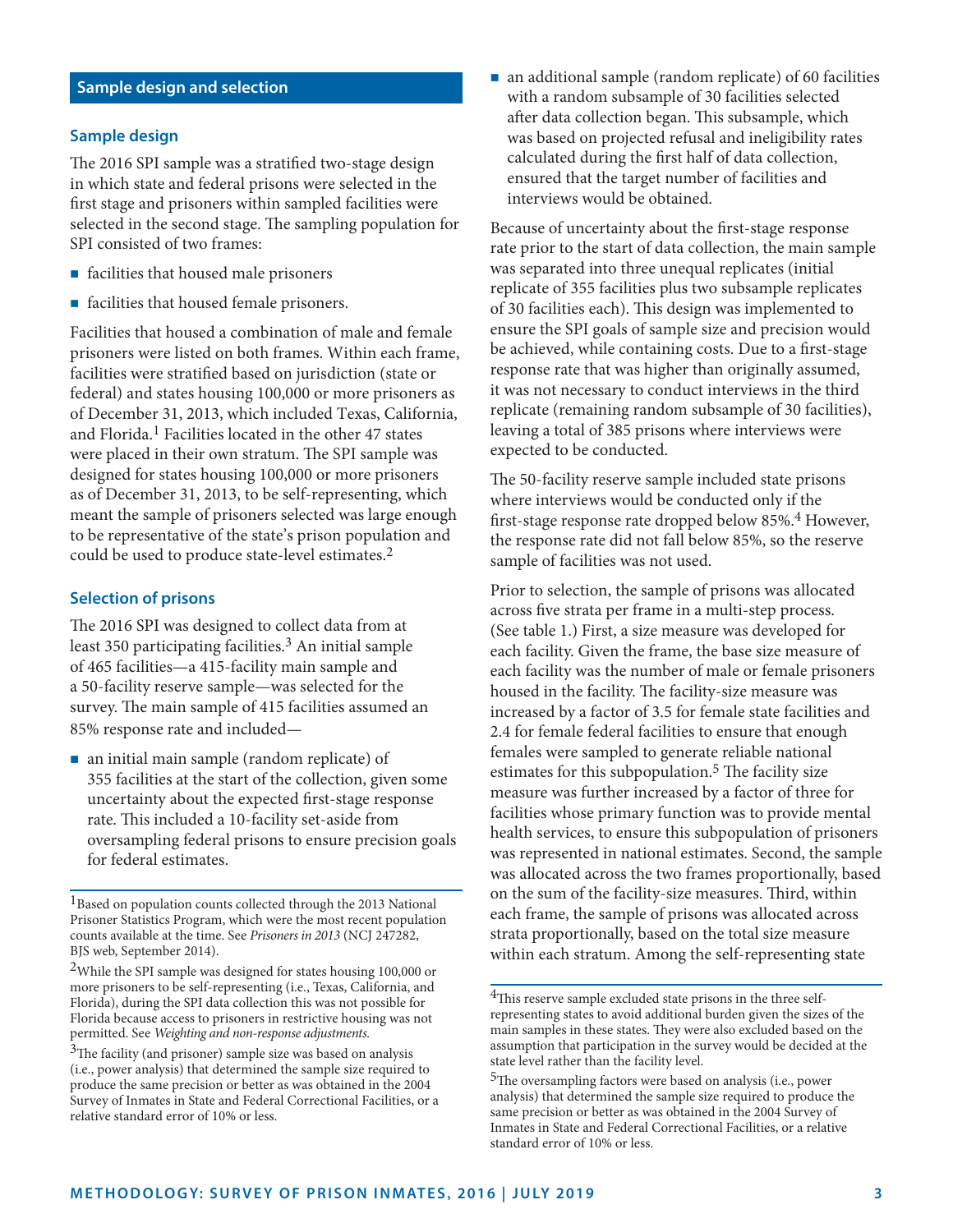strata, if the proportional allocation yielded an expected sample size of confinement facilities greater than 30% of confinement facilities in that state, then the number of selected confinement facilities in that jurisdiction was capped at 30%. This design feature was implemented to reduce burden and maximize response in the self-representing states. Also, the 10-facility oversample of federal facilities was proportionately allocated across the federal stratum in this step.

The sampling process of prisons included four distinct steps. First, self-representing prisons (facilities with an expected selection rate greater than one) were automatically selected, and the within-stratum sample size was reduced accordingly. Second, the main sample (the initial replicate of facilities and the subsample replicate) and reserve sample of facilities were initially selected simultaneously as one sample with probability proportionate to their size (PPS), based on the facility population. During this step, within each stratum, facilities were implicitly stratified by facility type (confinement or community-based) and whether the facility's primary function was to provide mental health services. Within each stratum, except the three self-representing state strata, facilities were also implicitly stratified by U.S. Census region and state. Third, to maintain the properties of a PPS sample, the reserve sample was selected via systematic sampling from the sample of facilities selected in the second step. Prior to selecting the systematic reserve sample, prisons were sorted by the sex housed, population size, facility type, and facility operator (public or private). Fourth, among the 415 main sample facilities (selected in steps 1 and 2), a random subset of 385 prisons (the initial replicate of 355 facilities plus the subsample replicate of 30 facilities) was selected in the same manner as the reserve sample and used to conduct the SPI interviews.

#### **Selection of prisoners**

Prisoners eligible to participate in the SPI were restricted to those age 18 or older. The SPI was designed to be self-weighting within each stratum. That means that if a constant number of prisoners per facility was selected and non-response was equal across all facilities in the stratum, then all prisoners in the stratum would have the same probability of selection, regardless of the size of the facility. This type of design minimizes the variance of national estimates. Based on this design, within the first stage of selection, each sampled prison had a fixed respondent target sample size of 64 within a state prison and 80 within a federal prison. Within each prison, a response rate of 70% was assumed, yielding a starting sample size of 92 prisoners in state facilities and 115 prisoners in federal facilities.

The SPI design allowed for two exceptions to the within-facility sample size. The first exception to this sample size occurred when the target sample size exceeded 75% of a facility's total population. Given the burden that would have been placed on the facility when this occurred, the sample size was set at 75% of the facility population. The second exception occurred when the actual population of a facility differed from the population on the frame (provided by the 2012 census) by 20% or more. While this scenario rarely occurred, the within-facility sample size was adjusted to compensate for the resulting weights that would differ from other facilities within the same stratum. This was done because the 2016 SPI was designed to be as close to self-weighting as possible, which meant selecting a constant number of prisoners per facility. To balance the need to maintain constant workloads across facilities, within-facility sample sizes were capped at 80 completed interviews in state facilities and 100 completed interviews in federal facilities (i.e., a 25% increase in the target number of respondents) when the facility was larger than expected. If the facility was smaller than expected, then the number of completed interviews was capped at 50 in state facilities and 64 in federal facilities (i.e., about a 20% decrease in the target number of respondents).

In the second stage of selection, prisoners were sampled differently depending on whether the facility was state or federal. Given the variety of prisoners within state facilities, prisoners were selected via a simple random sample. Within federal facilities, prisoners were first stratified by their offense type (drug offense or non-drug offense, because almost half of all federal prisoners were serving a sentence for a drug offense).<sup>6</sup> Then within each of the two strata, a simple random sample of prisoners was selected. Federal prisoners in the non-drug-offense stratum were oversampled by a factor of 1.5 to ensure a large enough sample was selected to produce valid estimates within this subpopulation. For example, if 30% of a facility's population consisted of prisoners with a non-drug offense, 45% of the sample would be prisoners with a non-drug offense.

#### **Sample size and response rate**

The survey was conducted in 364 prisons (306 state and 58 federal prisons) out of the 385 selected for the interviewing (324 state and 61 federal) **(table 2)**. The other 21 prisons were not included, either due to non-response or ineligibility. The response rate among selected prisons was 98.4%: 98.1% among state prisons

<sup>6</sup>See *Prisoners in 2013* (NCJ 247282, BJS web, September 2014), which was the most recent report on prisoners at the time the SPI sample was designed.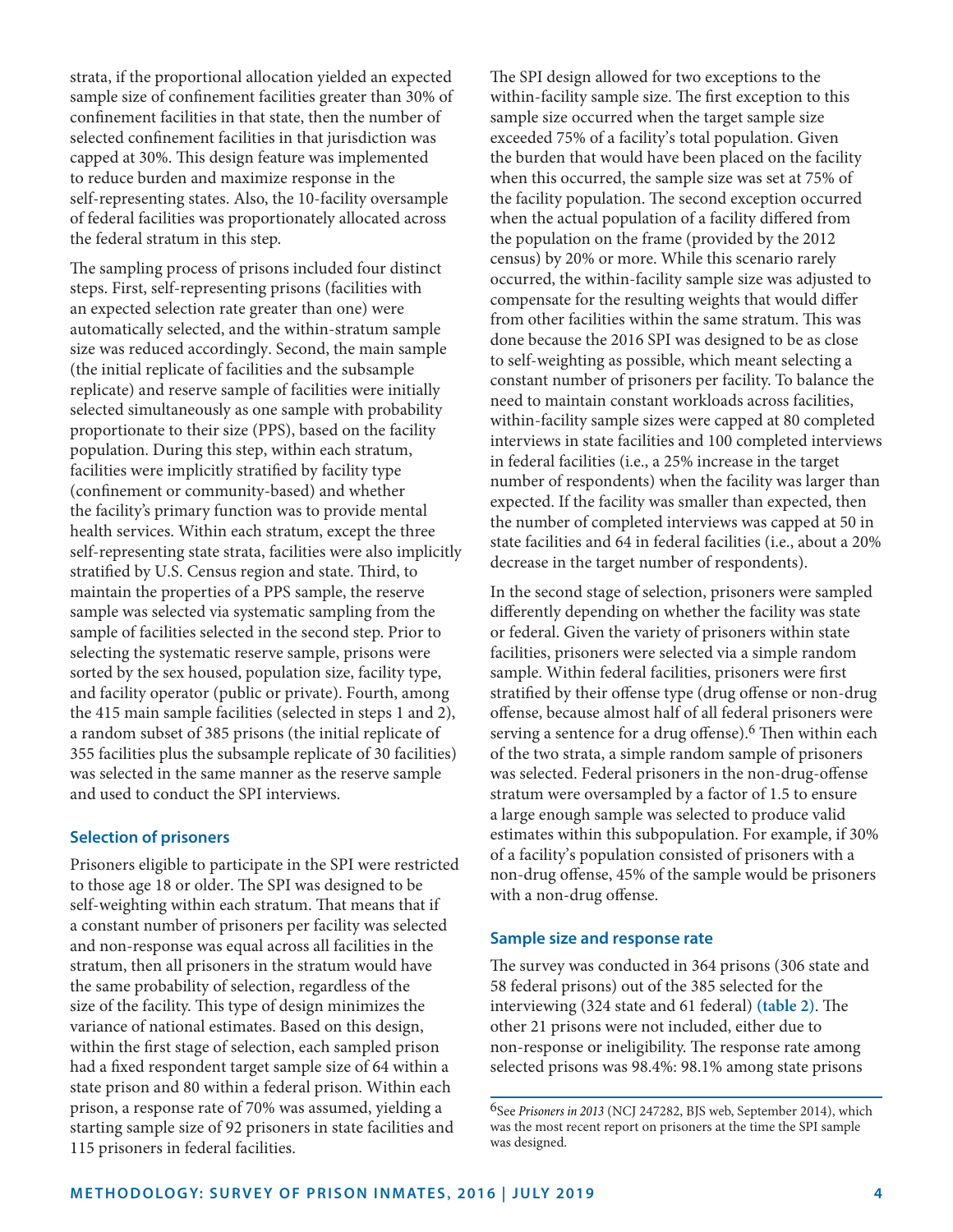# **Table 2**

# **Number of facilities and prisoners sampled in the Survey of Prison Inmates, by outcome and jurisdiction, 2016**

|                                    | <b>Total</b>  |         | <b>State</b>  |         |               | Federal |  |
|------------------------------------|---------------|---------|---------------|---------|---------------|---------|--|
|                                    | <b>Number</b> | Percent | <b>Number</b> | Percent | <b>Number</b> | Percent |  |
| Number of facilities sampled       | 385           |         | 324           |         | 61            |         |  |
| Ineligible                         | 15            |         | 12            |         |               |         |  |
| Eligible                           | 370           | 100%    | 312           | 100%    | 58            | 100%    |  |
| Participated                       | 364           | 98.4    | 306           | 98.1    | 58            | 100     |  |
| Refused                            | 6             | 1.6     | 6             | 1.9     |               | 0.0     |  |
| Number of prisoners sampled        | 37,058        |         | 30,348        |         | 6,710         |         |  |
| Ineligible                         | 1,549         |         | 1,414         |         | 135           |         |  |
| Eligible                           | 35,509        | 100%    | 28,934        | 100%    | 6,575         | 100%    |  |
| Participated                       | 24,848        | 70.0    | 20,064        | 69.3    | 4,784         | 72.8    |  |
| Refused <sup>a</sup>               | 9,310         | 26.2    | 7,755         | 26.8    | 1,555         | 23.7    |  |
| Other not interviewed <sup>b</sup> | 1,351         | 3.8     | 1,115         | 3.9     | 236           | 3.6     |  |

:Not calculated.

aTotal includes 6,934 state and federal prisoners who refused to participate and 2,376 who the facility would not permit to be interviewed.

bIncludes prisoners who were unable to be interviewed for various reasons, including those who left the facility after data collection began; were in restrictive housing for non-medical reasons; stopped the interview shortly after it started; were off facility grounds/at another facility; were in the hospital/ medical ward; did not speak English or Spanish; or were unavailable because of work assignments, participation in programs, or other reasons. Source: Bureau of Justice Statistics, Survey of Prison Inmates, 2016.

**Table 3**

#### **Number of prisoners not interviewed in the Survey of Prison Inmates, by type of non-interview and jurisdiction, 2016**

|                                                      | <b>Total</b>  |               | <b>State</b>   |               | Federal       |               |
|------------------------------------------------------|---------------|---------------|----------------|---------------|---------------|---------------|
|                                                      | <b>Number</b> | Percent       | <b>Number</b>  | Percent       | <b>Number</b> | Percent       |
| Total number of prisoner non-interviews              | 10,661        | 100%          | 8,870          | 100%          | 1,791         | 100%          |
| <b>Refused interview</b>                             | 9,310         | 87.3%         | 7.755          | 87.4%         | 1,555         | 86.8%         |
| Facility refusals                                    | 2,376         | 22.3          | 2,305          | 26.0          | 71            | 4.0           |
| Prisoner too violent                                 | 55            | 0.5           | 50             | 0.6           |               | 0.3           |
| Prisoner held for other authorities                  | 9             | 0.1           | 9              | 0.1           |               | 0.0           |
| Refusal by facility prior to sampling <sup>a</sup>   | 2,195         | 20.6          | 2,154          | 24.3          | 41            | 2.3           |
| Other refusal by facility                            | 117           | 1.1           | 92             | 1.0           | 25            | 1.4           |
| Prisoner refusals                                    | 6,934         | 65.0          | 5,450          | 61.4          | 1,484         | 82.9          |
| Refused to come to interviewing room                 | 1,220         | 11.4          | 1,108          | 12.5          | 112           | 6.3           |
| Talked to interviewer but refused                    |               |               |                |               |               |               |
| to participate<br>Other not interviewed <sup>b</sup> | 5,714<br>351  | 53.6<br>12.7% | 4,342<br>1,115 | 49.0<br>12.6% | 1,372<br>236  | 76.6<br>13.2% |

<sup>a</sup>Includes prisoners who the facility would not permit to be interviewed, which was determined prior to selecting the sample. The majority of this type of refusal resulted from one state where interviewers were not permitted access to prisoners who were not housed in the general population.

bIncludes prisoners who were unable to be interviewed for various reasons, including those who left the facility after data collection began; were in restrictive housing for non-medical reasons; stopped the interview shortly after it started; were off facility grounds/at another facility; were in the hospital/ medical ward; did not speak English or Spanish; or were unavailable because of work assignments, participation in programs, or other reasons. Source: Bureau of Justice Statistics, Survey of Prison Inmates, 2016.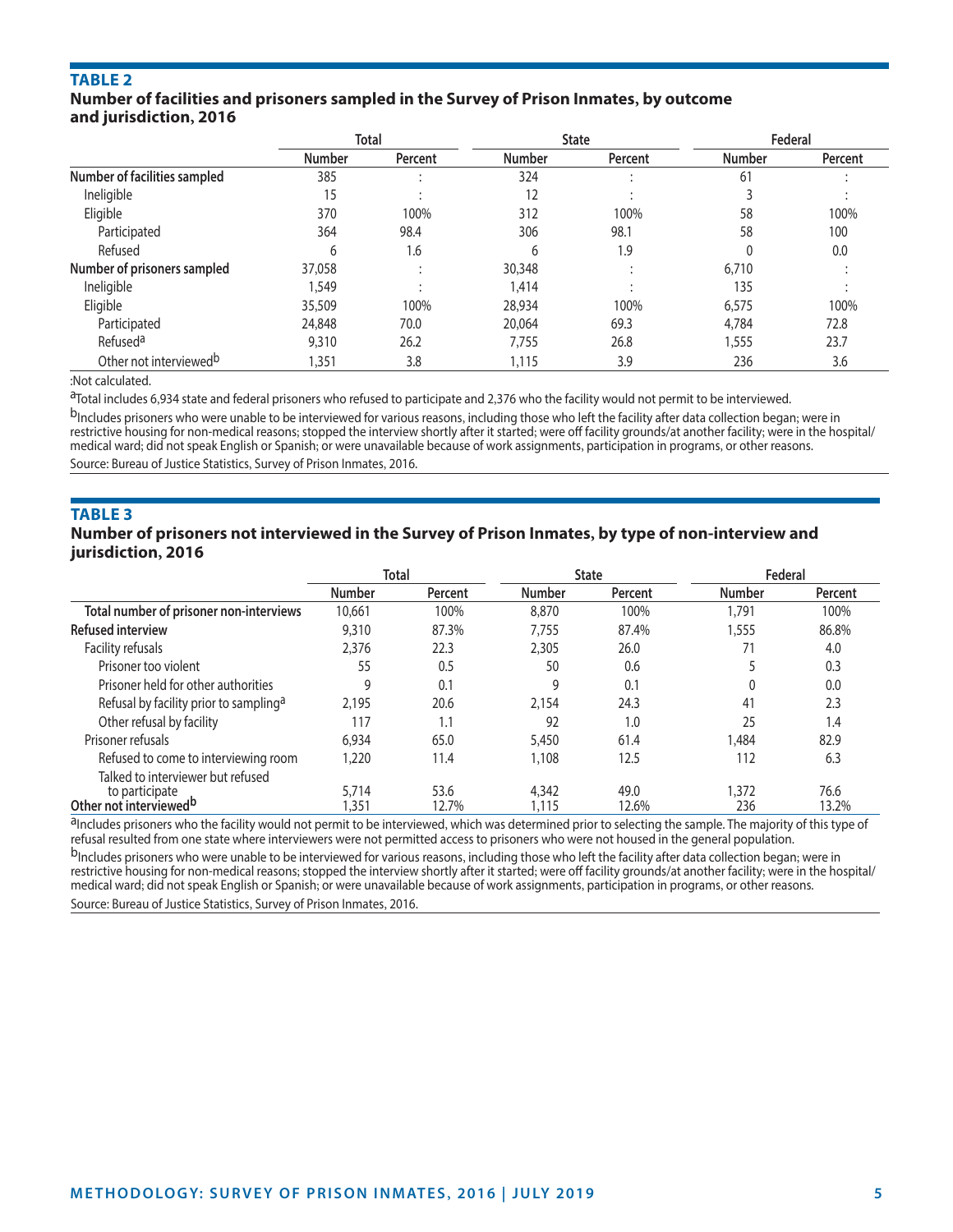(all but 6 out of 312) and 100% among federal prisons. Twelve selected facilities were deemed ineligible for the SPI among state prisons, and three facilities were deemed ineligible among federal prisons. A facility was deemed ineligible if it either—

- housed fewer than 10 prisoners the previous night
- had closed since the 2012 census was conducted
- did not hold any prisoners of the sex sampled.

A total of 24,848 prisoners participated (20,064 state and 4,784 federal prisoners) in the 2016 SPI, based on a sample of 37,058 prisoners (30,348 state and 6,710 federal). The second-stage response rate (the response rate among selected prisoners) was 70.0%: 69.3% among state prisoners and 72.8% among federal prisoners. The 10,661 sampled prisoners who were eligible for the survey but did not participate included 6,934 prisoners who refused to participate, 2,376 who the facility would not permit to be interviewed, and 1,351 who were unable to participate for other reasons **(table 3)**. Refusals by facilities included prisoners who were deemed by the facility to be a safety or security risk because they were too violent to be interviewed. This group also included prisoners to whom SPI interviewers were not permitted access because they were not housed in the general population. The majority of these were from one state. Another 1,549 sampled prisoners were deemed ineligible for the survey because they had left the facility prior to data collection (1,114) or could not complete the interview because they were mentally incapable (339), physically unable (93), or ineligible for other reasons (3) (not shown in tables).

#### **Consent**

As with prior iterations of the SPI, before the interview prisoners were informed verbally and in writing that their participation was voluntary and that all information provided would be held in confidence. The 2016 SPI was the first time BJS sought to link prisoners' self-reported data with their administrative records maintained by other government agencies. Therefore, it was the first time BJS requested consent from prisoners to do such linking, involving criminal history, employment, income, and beneficiary records from participation in government programs. It was explained to prisoners that linkage to the record sources would take place for up to 5 years after data collection was completed. The request for record linkage was combined with the survey request, and together these requests were administered to prisoners through a single informed consent protocol.

Full-study participation in the 2016 SPI consisted of consent provided by prisoners to participate in the survey and all data linkage for the record sources described for up to 5 years after data collection. Prisoners who initially refused or expressed concerns about full-study participation were able to opt out of the full-study request in favor of partial-study participation. Partial-study participation consisted of consent provided by prisoners to participate in the survey and to linking their self-reported data to their existing criminal records only to supplement the data collected through the 2016 SPI. Prisoners who consented to partial-study participation did not provide consent to link their self-reported SPI data to any other record sources or their future (i.e., up to 5 years after data collection) criminal-history records.

#### **Table 4 Consent rates among prisoners who participated in the Survey of Prison Inmates, by type and jurisdiction, 2016**

|                                    | Total         |         | <b>State</b>  |         | Federal |         |
|------------------------------------|---------------|---------|---------------|---------|---------|---------|
|                                    | <b>Number</b> | Percent | <b>Number</b> | Percent | Number  | Percent |
| Number of respondents              | 24,848        | 100%    | 20,064        | 100%    | 4,784   | 100%    |
| Full-study consent <sup>a</sup>    | 24,678        | 99.3    | 19.910        | 99.2    | 4,768   | 99.7    |
| Partial-study consent <sup>b</sup> | 170           | 0.7     | 154           | 0.8     | 16      | 0.3     |

aIncludes prisoners who provided consent to participate in the 2016 SPI survey and all data linkage for the record sources described to them during the informed consent protocol for up to 5 years after data collection.

b<sub>Includes</sub> prisoners who provided consent to participate in the 2016 SPI survey and to linking their self-reported SPI data to their existing criminal histories records only. These prisoners did not provide consent to link their self-reported SPI data to their future (i.e., up to 5 years after data collection) criminal-history records or any other record sources described to them during the informed consent protocol.

Source: Bureau of Justice Statistics, Survey of Prison Inmates (SPI), 2016.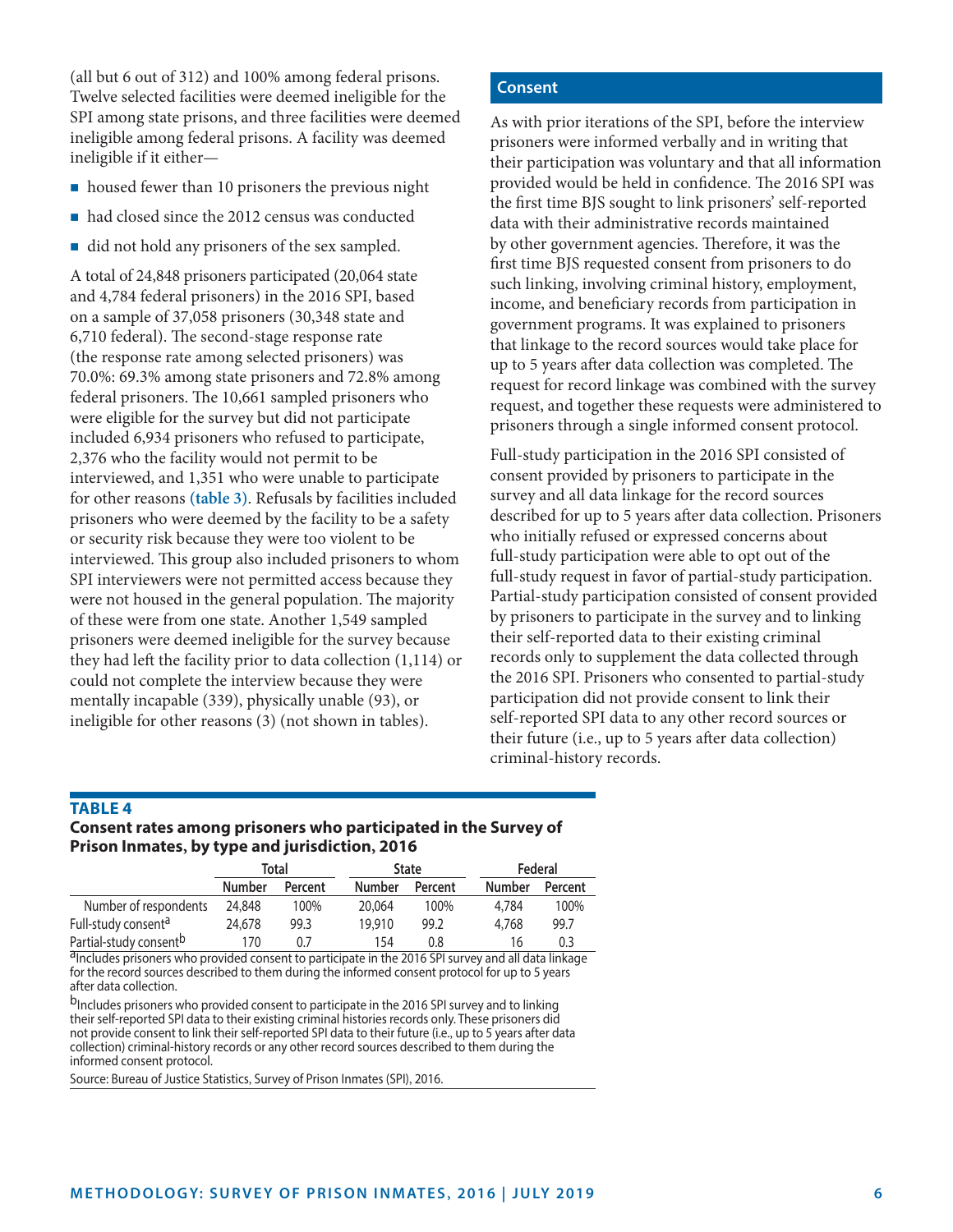Nearly all prisoners (more than 99%) who agreed to participate in the 2016 SPI consented to the full study (the survey and all administrative data linkage), while less than 1% (0.7%) provided partial-study consent **(table 4)**. Full-study consent rates were similar across state (99.2%) and federal (99.7%) prisoners.

# **Analysis for non-response bias**

An analysis for non-response bias was conducted because the response rate in the 2016 SPI was below the 80% threshold identified by the Office of Management and Budget in its 2006 guidelines for federal statistical surveys.<sup>7</sup> Bias arises when subjects with characteristics associated with the outcome of interest are either overrepresented or underrepresented, resulting in the estimated prevalence of an outcome that is different from the actual prevalence of the outcome. Because not all prisoners sampled responded to the survey, respondents could have differed from non-respondents in significant ways. To assess the potential bias in the 2016 SPI, the analysis consisted of two components:

- a comparison of respondents to non-respondents by prisoner characteristics
- a comparison of weighted estimates pre- and post-adjustment for non-response.

For the comparison of respondents to non-respondents by prisoner characteristics, Cohen's Effect sizes were used as the barometer for potential bias. When prisoner rosters were obtained for facility-level sampling, the following information was provided for all prisoners:

- sex
- que or date-of-birth
- nace and Hispanic origin
- date of admission to prison for current offense (converted to time since admission)
- sentence length
- drug or non-drug offense (federal facilities only).

The analysis was conducted on eight groups of prisoners based on jurisdiction (state or federal), state (if applicable), and sex: state males (all states combined), state females (all states combined), federal males, federal females, Texas males, Texas females, California males,

and California females.8 The analysis was conducted in this manner because the 2016 SPI sample was designed to produce reliable estimates of prisoners among these key groups. These categories also made it easier to account for differences in how race and Hispanic origin were defined across jurisdictions. For this reason, race and Hispanic origin were not included in the non-response bias analysis for the "state males (all states combined)" and "state females (all states combined)" groups. In all eight groups, for each characteristic, the Cohen's Effect size was considered "small" (less than 0.2), indicating little potential for bias.

To compare weighted estimates pre- and post-non-response adjustment to determine if they were similar, estimates for a selected set of outcomes were computed using the design-based weights and non-response-adjusted weights (pre-post-stratification weights). (See *Weighting and non-response adjustments.*) Generally, if a change of less than five percentage points (depending on the sizes of the estimates) or a relative change of 20% or less between estimates was determined, then estimates were deemed to be similar. If the two estimates were similar, then it was assumed that the differential non-response did not introduce bias into the estimates for the characteristics included in the adjustment process. However, if the pre- and post-estimates were different, then it was assumed that the differential non-response across characteristics did impact estimates, indicating potential bias (which was corrected for in the non-response adjustment). (See *Weighting and non-response adjustments.*) For this analysis, the same eight groups of prisoners were used as when conducting the comparison of respondents and non-respondents. Eleven survey outcomes were used in the comparison:

- age
- race and Hispanic origin
- marital status
- educational attainment
- citizenship
- military service
- **controlling offense**
- criminal justice status at time of arrest (none, on probation, on parole, or escaped from custody)

<sup>7</sup>U.S. Office of Management and Budget. (2006). Standards and Guidelines for Statistical Surveys. *Federal Register, 71*(184), 55, 522-55, 523. Retrieved from [https://www.gpo.gov/fdsys/pkg/FR-](Federal Register, 71(184), 55,522-55,523. Retrieved from https://www.gpo.gov/fdsys/pkg/FR-2006-09-22/pdf/06-8044.pdf)[2006-09-22/pdf/06-8044.pdf](Federal Register, 71(184), 55,522-55,523. Retrieved from https://www.gpo.gov/fdsys/pkg/FR-2006-09-22/pdf/06-8044.pdf)

<sup>8</sup>While the SPI sample was designed for states housing 100,000 or more prisoners to be self-representing (i.e., Texas, California, and Florida), during the SPI data collection this was not possible for Florida because access to prisoners in restrictive housing was not permitted. See *Weighting and non-response adjustments.*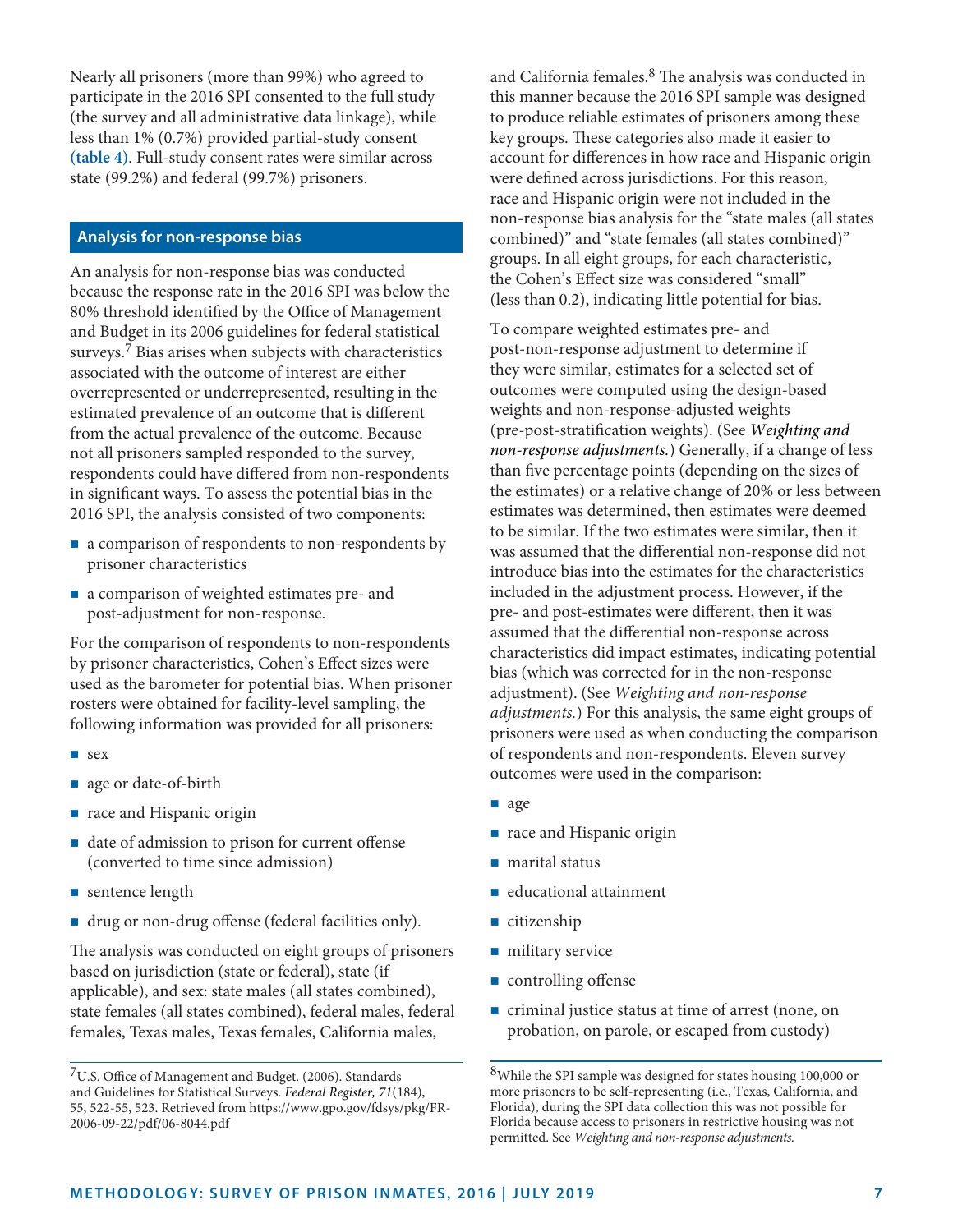- number of arrests in lifetime
- number of prior incarcerations
- homelessness in the year prior to arrest.

Across the 8 analysis groups and 11 outcomes, the pre- and post-adjusted estimates varied by approximately 1% or less. Based on the results of the non-response bias analysis, it was determined that a weight adjustment could properly correct for the small potential bias among respondents to the SPI.

#### **Weighting and non-response adjustments**

Responses from interviewed prisoners in the 2016 SPI were weighted to provide national and some subnational estimates (for the self-representing states of Texas and California). Each interviewed prisoner was assigned an initial weight corresponding to the inverse of the probability of selection within each sampled prison. A series of adjustment factors were applied to the initial weight to minimize potential bias due to non-response and to provide national and subnational estimates.

Bias could result if the non-respondents were different from the respondents (non-response bias) or if the sampling population (the frame) did not accurately represent the target population (coverage bias). To compensate for these two possibilities, non-response and post-stratification adjustments were made.

Some facilities in a few states restricted the second-stage sampling population to exclude prisoners held in restrictive housing.9 To correct for this potential coverage error, two approaches were implemented. First, the sample size in these facilities was increased proportionally to achieve the target number of interviews per facility, while accounting for the prisoners in restrictive housing who were not permitted to be sampled and thereby could not be interviewed. Second, the weights for prisoners held in restrictive housing who were permitted to be sampled but refused to participate were increased to account for prisoners in restrictive housing who were not permitted to be sampled, as the latter were also non-respondents. This adjustment was implemented separately and prior to the traditional non-response adjustment, because it was assumed that non-respondents in restrictive housing were more similar to each other than to other types of prisoners.

The second adjustment involved calibration of the weights so that the weights for responding prisoners were increased to account for non-responding prisoners with similar characteristics, including distributions by age, sex, race, Hispanic origin, time served since admission, and sentence length. This adjustment ensured that the estimates accurately reflected the full sample rather than only the prisoners who responded. This adjustment was applied within each state and at the federal level to minimize definitional differences in the administrative characteristics.

The last adjustment involved calibration of the weights to correct for coverage error in the sampling frame relative to the total prisoner population during the survey reference period. The frame used for sampling may not have accurately reflected the target population because it did not include all facilities, was out of date, or categorized prisoners incorrectly. This adjustment ensured that the weighted population accurately reflected the target population (all prisoners age 18 or older who were held in a state prison or were serving a sentence to federal prison in the U.S. during 2016).<sup>10</sup>

For state and federal prisoners, calibration totals were based on the year-end 2015 count of prisoners obtained from the National Prisoner Statistics Program by jurisdiction (state or federal), state (for Texas and California), and sex.<sup>11</sup> The totals for state prisoners were 1,159,136 male prisoners (139,446 in Texas and 122,374 in California) and 89,175 female prisoners (12,998 in Texas and 5,441 in California). These counts were then raked to the 2015 age distribution of state prisoners as reported in the National Corrections Reporting Program. For federal prisoners, the calibration totals were 162,683 male prisoners and 10,730 female prisoners. They were raked to the 2015 age distribution of federal prisoners as reported in the Federal Justice Statistics Program. These adjustments, based on a generalized exponential model developed by Folsom and Singh, were applied to the SPI respondents.12

 $9$ This included all sampled facilities in Florida, one of three states designed to be self-representing in the 2016 SPI sample. As a result of this restriction, it is no longer self-representing in the final sample, and state-level estimates cannot be produced.

<sup>10</sup>The target population for the 2016 SPI was slightly different from BJS's official measure of the state and federal prison populations reported on in its *Prisoners* series. Prisoners age 17 or younger were not eligible in the SPI. Federal detention centers, which hold unsentenced prisoners, and non-secure, privately operated community corrections centers were also not eligible in the SPI.

<sup>11</sup>While the SPI sample was designed for states housing 100,000 or more prisoners to be self-representing (i.e., Texas, California, and Florida), during the SPI data collection this was not possible for Florida because access to prisoners in restrictive housing was not permitted. See *Weighting and non-response adjustments.*

<sup>12</sup>Folsom, Jr., R. E., & Singh, A. C. (2000). The generalized exponential model for sampling weight calibration for extreme values, nonresponse, and poststratification. *Proceedings of the Section on Survey Research Methods* (pp. 598–603). Alexandria, VA: American Statistical Association. Retrieved from [http://www.asasrms.org/](http://www.asasrms.org/Proceedings/papers/2000_099.pdf) [Proceedings/papers/2000\\_099.pdf](http://www.asasrms.org/Proceedings/papers/2000_099.pdf)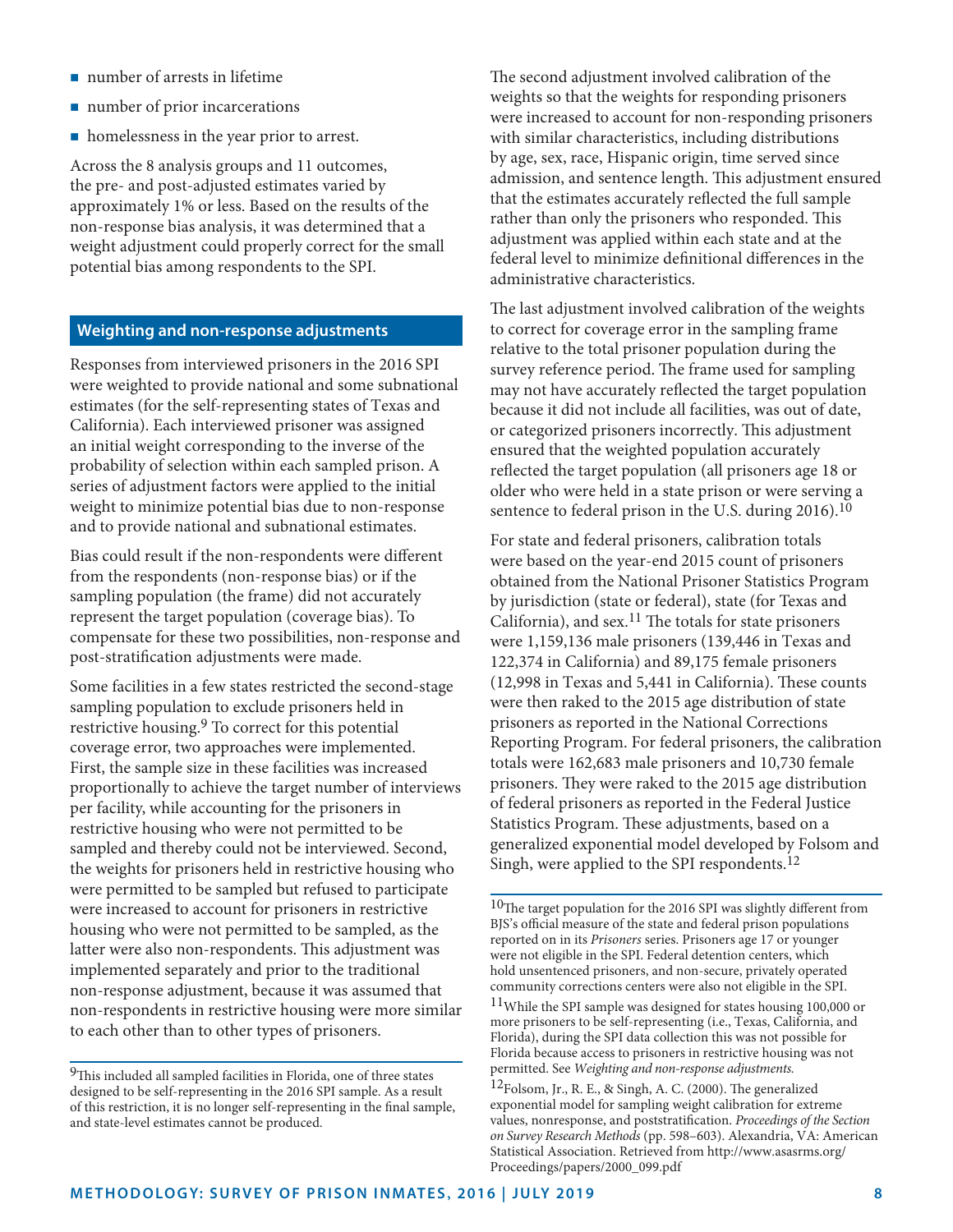# **Terms and definitions**

*Community-based prison—*a correctional facility where 50% or more of the prisoners are regularly permitted to leave while unaccompanied.

*Confinement prison—*a correctional facility where fewer than 50% of the prisoners are regularly permitted to leave while unaccompanied.

*Correctional facility*—in this report, limited to a prison administered by or for a state or the federal government that typically holds felons and offenders with sentences of more than one year. Sentence length may vary by state. Five states operate integrated systems that combine prisons and jails. In this report, *correctional facility* is a synonym for *prison*; see also *prison*. This report excludes other types of correctional facilities, such as local jails or detention centers, juvenile correctional facilities or detention centers, and those operated by or holding exclusively for the U.S. military, Immigration and Customs Enforcement, the U.S. Marshals Service, and correctional authorities in Indian country.

*Prison—*a type of correctional facility administered by or for a state or the federal government that typically holds felons and offenders with sentences of more than one year. Sentence length may vary by state. Five states operate integrated systems that combine prisons and jails. In this report, *prison* is a synonym for *correctional facility*; see also *correctional facility*.

*Restrictive housing*—a unit of a correctional facility where prisoners are separated from the general prison population for various reasons, including for protective custody; for classification, reclassification, or transfer to another facility or unit within a facility; as a sanction for violating a facility rule; to provide for special needs (e.g., medical or mental health); or to ensure the safety, security, or orderly operation of the facility. Restrictive housing typically involves limited interaction with other inmates, and other restrictions. See *Use of Restrictive Housing in U.S. Prisons and Jails, 2011-12* (NCJ 249209, BJS web, October 2015) for more information.